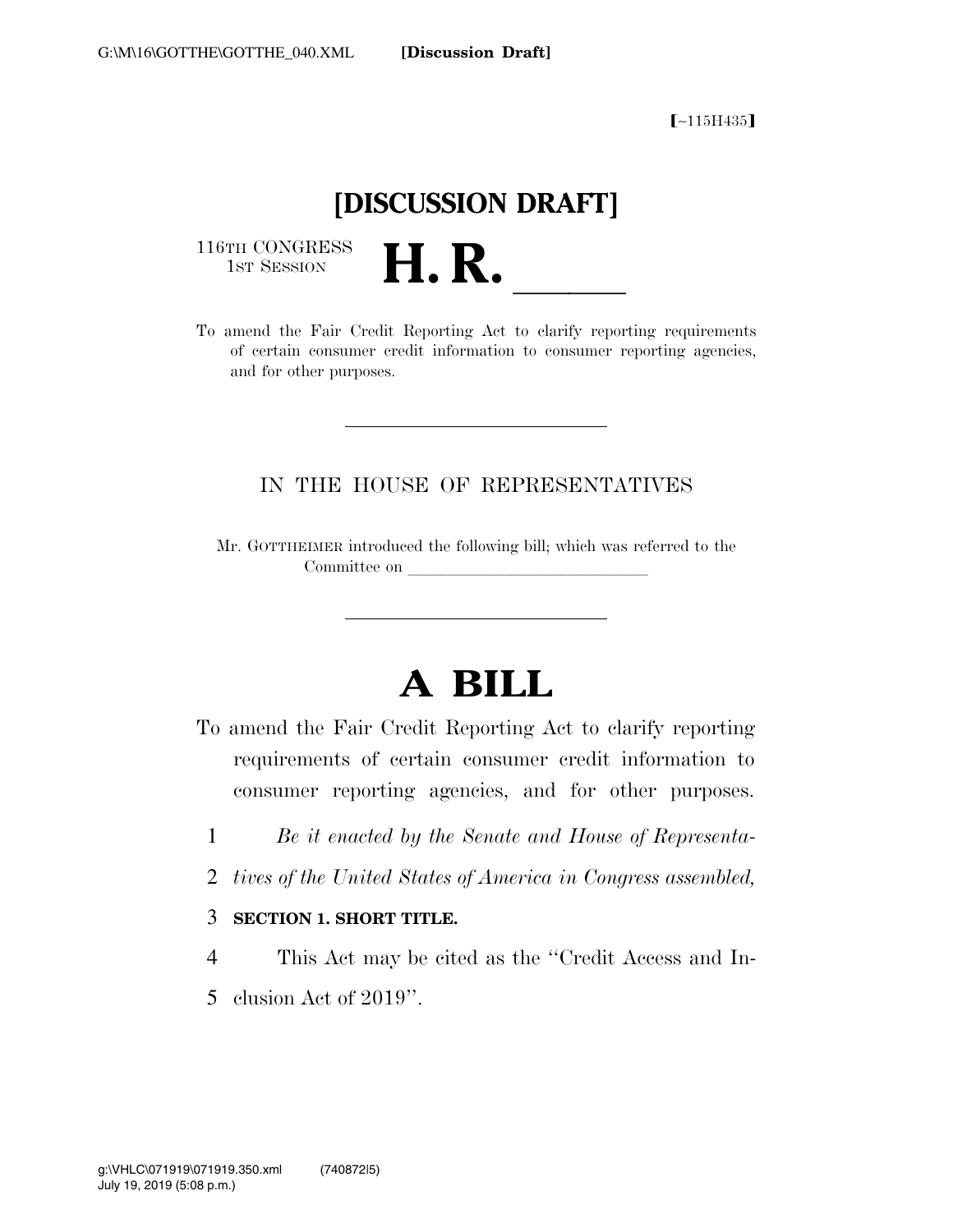$\mathcal{Q}_1$ 

## **SEC. 2. POSITIVE CREDIT REPORTING PERMITTED.**

 (a) IN GENERAL.—Section 623 of the Fair Credit Reporting Act (15 U.S.C. 1681s–2) is amended by adding at the end the following new subsection:

- ''(f) FULL-FILE CREDIT REPORTING.—
- ''(1) IN GENERAL.—Subject to the require- ments of paragraphs (2) through (5) and notwith- standing any other provision of law, a person that has obtained the written authorization of a con- sumer may furnish to a consumer reporting agency information relating to the performance of a con-sumer in making payments—
- 13 ''(A) under a lease agreement with respect to a dwelling; or
- ''(B) pursuant to a contract for services provided by a utility or telecommunication firm. 17  $\frac{17}{2}$  LIMITATIONS.

18 "(A) WITHHELD PAYMENTS DUE TO HAB-19 ITABILITY OR SANITARY CONDITIONS.—No per- son shall furnish or threaten to furnish negative information relating to the performance of a consumer in making payments under a lease agreement with respect to a dwelling if the con-sumer has withheld payment pursuant to—

25  $\frac{1}{25}$  (i) any right or remedy for breach of 26 the warranty of habitability; or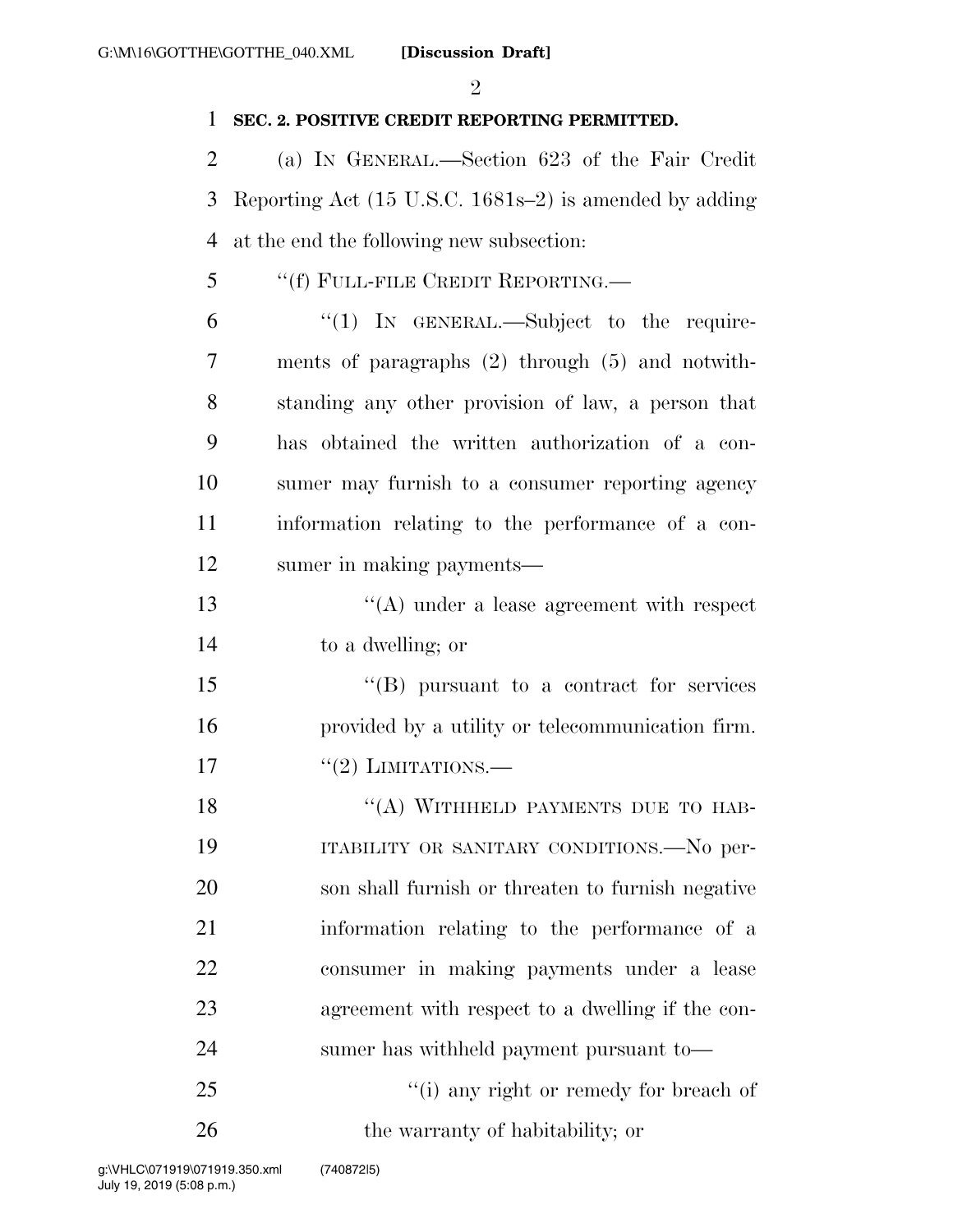**[Discussion Draft]** 

 $"$ (ii) any violation of a Federal, State, or municipal law, code, or regulation re- garding sanitary conditions. ''(B) SERVICES PROVIDED BY A UTILITY OR TELECOMMUNICATION FIRM.—Information about a consumer's usage of any services pro- vided by a utility or telecommunication firm may be furnished to a consumer reporting agen- cy only to the extent that such information re- lates to— 11 ''(i) payment by the consumer for such services; or ''(ii) other terms of the provision of such services to the consumer, including any deposit, discount, or conditions for interruption or termination of such serv- ices. 18 "(3) PAYMENT PLAN.—A utility or tele- communication firm may not report payment infor- mation to a consumer reporting agency with respect 21 to an outstanding balance of a consumer as late if—  $\langle (A)$  the utility or telecommunication firm and the consumer have entered into a payment plan (including a deferred payment agreement, an arrearage management program, or a debt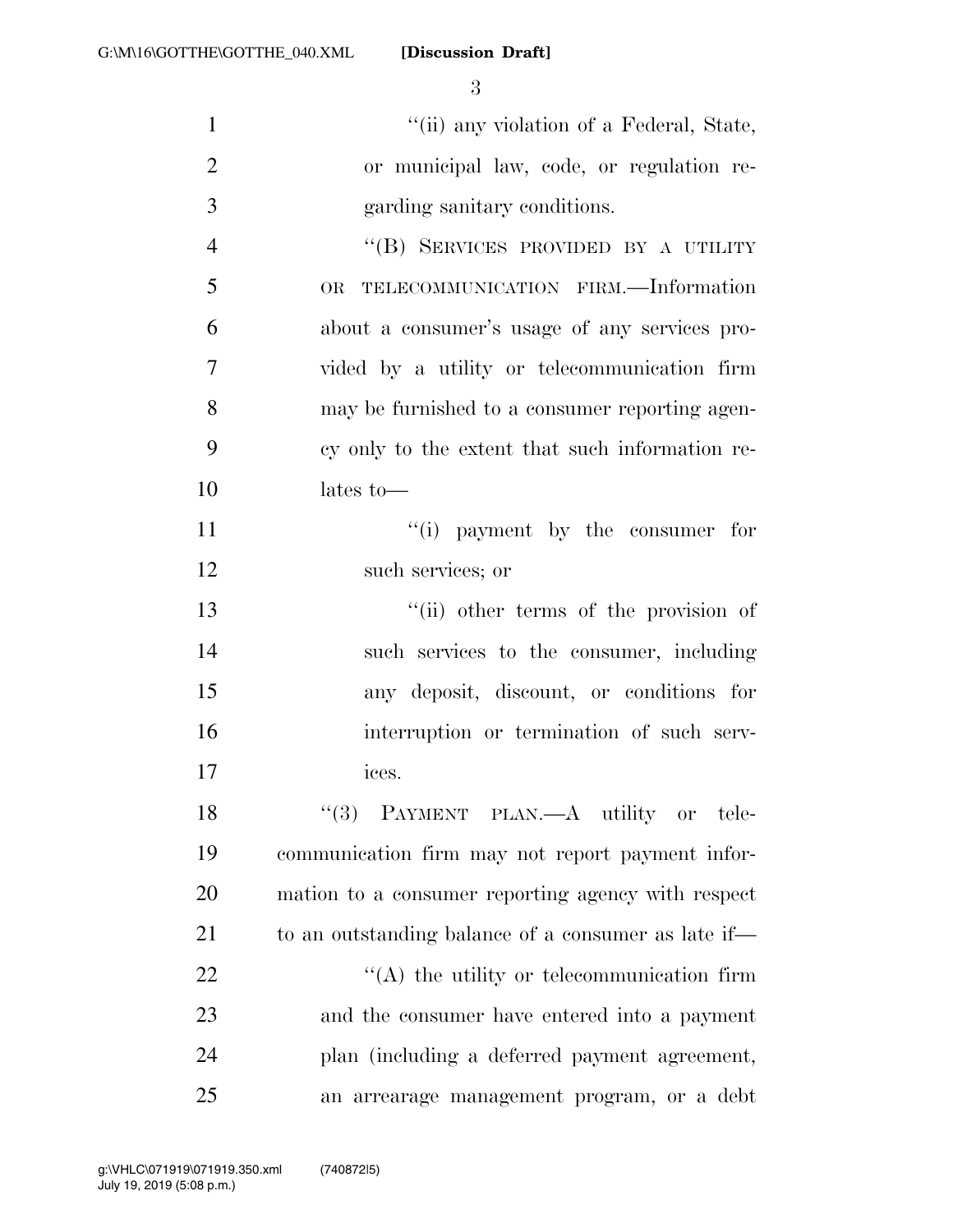**[Discussion Draft]** 

 forgiveness program) with respect to such out-standing balance; and

3 ''(B) the consumer is meeting the obliga- tions of the payment plan, as determined by the utility or telecommunication firm.

6 "(4) PROHIBITION ON USE BY DEBT COLLEC- TORS.—A debt collector (as defined in section 803(6) of the Fair Debt Collection Practices Act) may not use the information described in paragraph (1).

11 "(5) RELATION TO STATE LAW.—Notwith- standing section 625, this subsection shall not pre- empt any law of a State with respect to furnishing to a consumer reporting agency information relating to the performance of a consumer in making pay- ments pursuant to a lease agreement with respect to a dwelling or a contract for a utility or telecommuni- cations service. For purposes of this paragraph, the term 'law of a State' shall include all laws, decisions, rules, regulations, or other State action having the effect of law, as issued by a State, any political sub- divisions thereof, or any agency or instrumentality of either the State or a political subdivision thereof.